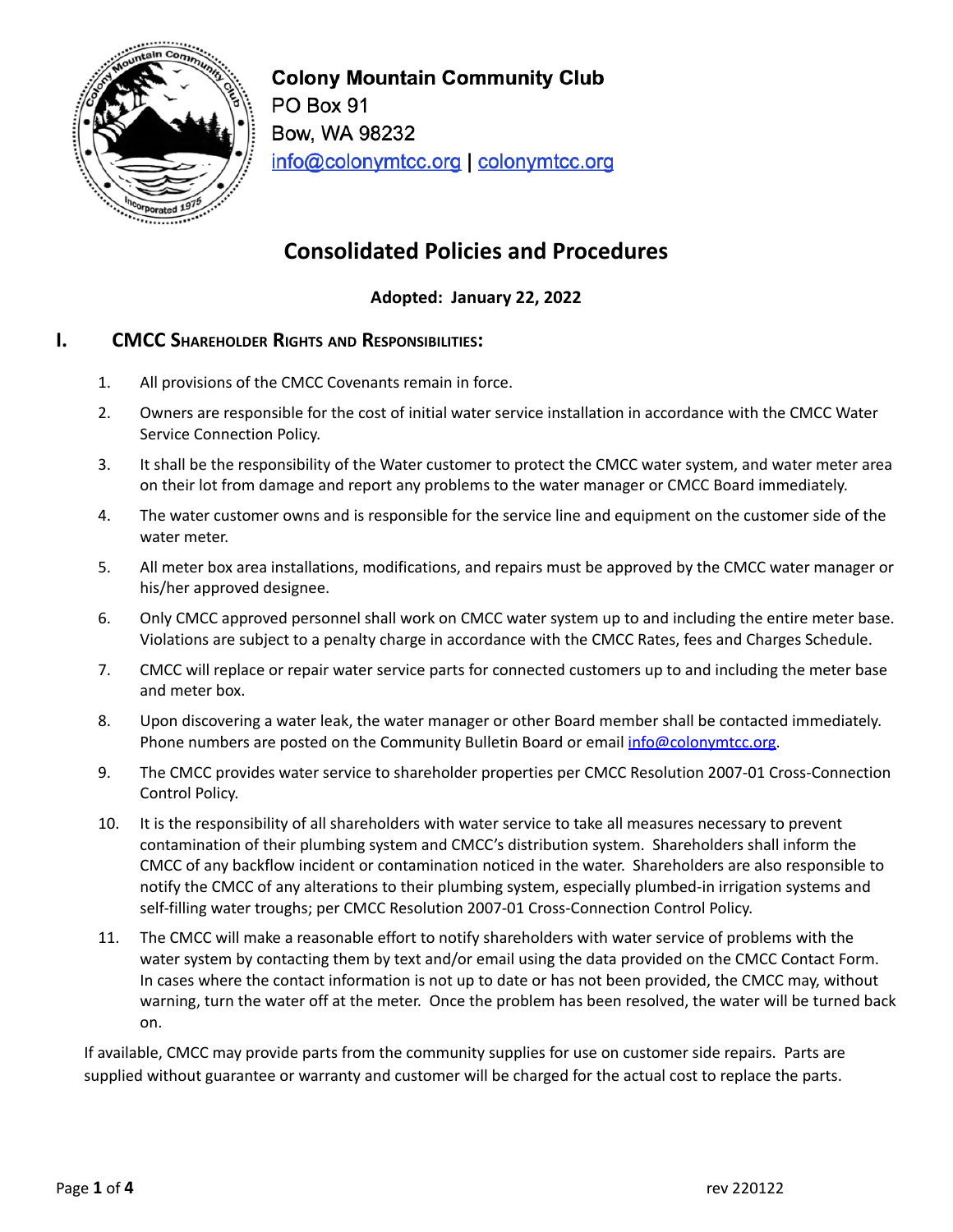## **II. CMCC BILLING AND PAYMENT POLICY**

*(This policy supersedes all previous billing policies)*

#### **A. Water Billing Procedures**

- 1. Billing dates will be the 15th of January and July.
- 2. Bills will be due upon receipt.
	- a. A late fee will be billed to all past due accounts on the 15th of each month.
- 3. After thirty days (15th of February and August), accounts not paid are past due. "Past Due" invoices will be sent including the late fee, and will be due upon receipt.
- 4. On or about the 1st of March and September (total of 45 days), past due accounts are delinquent and will be billed for certified postage and sent a fifteen day water shut-off notice. No further notice of water shut-off will be provided.
- 5. On or about the 15th of March and September (total of 60 days) water will be shut off on past due / delinquent accounts.
- 6. Once water is shut off, the following fees will be applied to the account balance:
	- a. Water service disconnection administrative fee
	- b. Water service reconnection fee (or Chronic water service reconnection fee, if applicable)
	- c. Late fees
- 7. Before water service is reconnected, all accounts must be **paid in full** with cash, money order or certified check.
- 8. Upon receipt of payment, water service will be reconnected within 3 days.
- 9. Customers experiencing hardship may submit a request to pay on an installment plan. The written request shall be submitted to the Board and include the reason for the request and a proposed payment schedule. Installment plans are subject to approval by the Board.

#### **B. Water Bill Adjustments**

- 1. In the event of a leak on the customer side of the meter, customers may request a water bill adjustment. The request must be made in person to the CMCC Board of Directors. *(Requirement removed January 2020)*
- 2. Send a written statement to the Board by mail or to [info@colonymtcc.org](mailto:info@colonymtcc.org). The written statement shall include location and description of leak, date and time found, date and time CMCC notified, and a detailed timeline of repair actions taken.
- 3. The adjustment request is subject to the approval of the Board. The decision of the CMCC Board of Directors is final.
- 4. An adjusted bill must be paid within 30 days of adjusted billing date or adjustment is null and void. Failure to pay the adjusted bill will result in immediate water shut off with no further notice.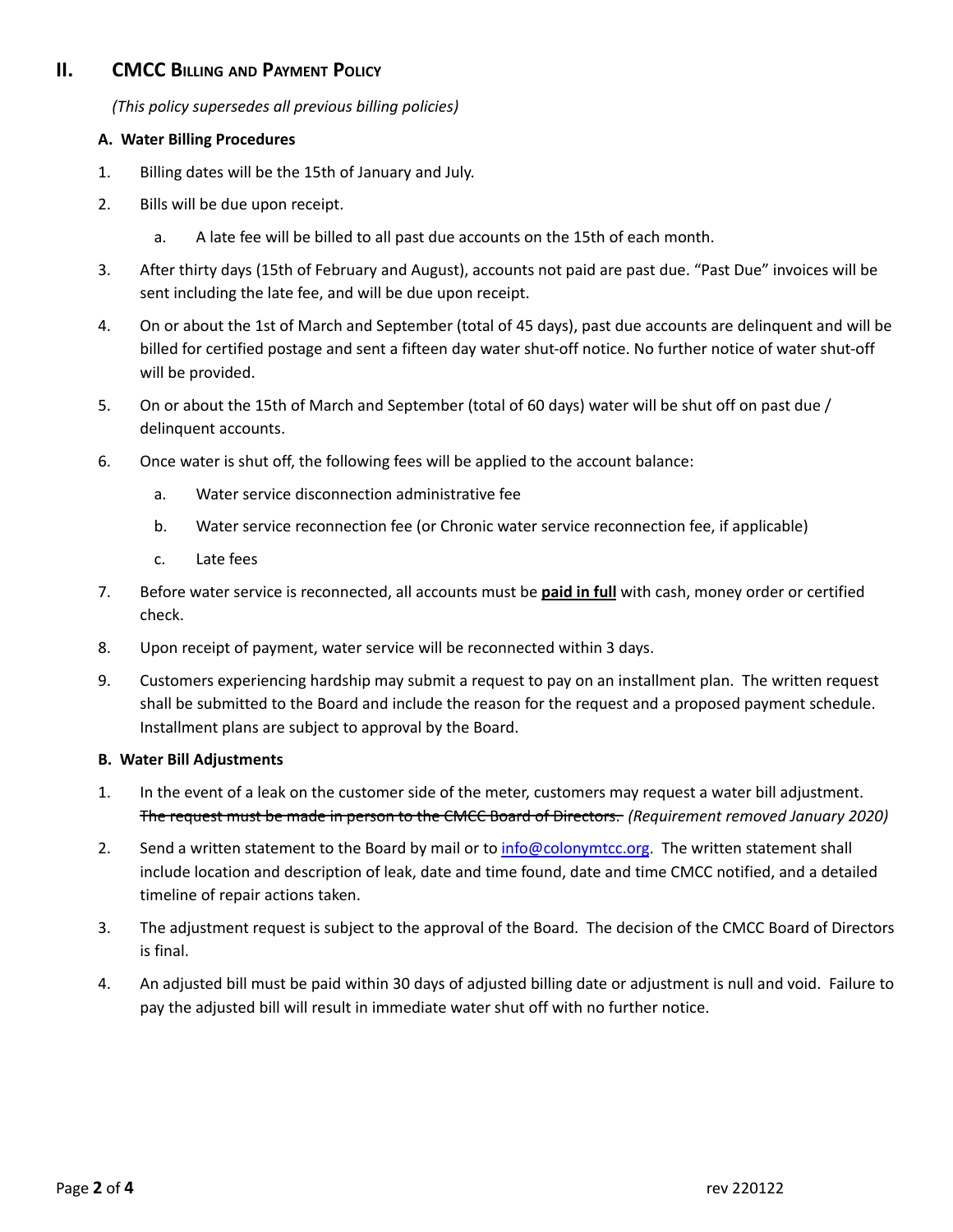## **III. CMCC RATES, FEES AND CHARGES SCHEDULE**

| <b>CMCC Dues</b>                                                                 | \$240 every 6 months and adjusted annually beginning 2021 based on<br>the prior year's annual average CPI-U for Seattle-Tacoma-Bellevue, WA |
|----------------------------------------------------------------------------------|---------------------------------------------------------------------------------------------------------------------------------------------|
| As of January 1, 2022 biannual dues = $$261$                                     | as published by the US Bureau of Labor Statistics; the dues are to be                                                                       |
| As of January 1, 2021 biannual dues = $$243$                                     | rounded to the nearest dollar                                                                                                               |
|                                                                                  | billed in January and July per section II 2021 STB_CPI-U = 7.6%                                                                             |
| <b>USDA Loan Payment</b>                                                         | \$212* every six months                                                                                                                     |
| As of January 1, 2020 biannual payment =                                         | billed in January and July per section II                                                                                                   |
| \$214                                                                            | * \$212 based on 90 Lots. (Shares of CMCC Stock) Beginning 2019,                                                                            |
| based on 89 Lots                                                                 | payment adjusted every January based on a semi-annual payment of<br>\$19,000 divided by the number of CMCC Lots with the result rounded     |
|                                                                                  | up to the nearest dollar Example: at 97 Lots the loan payment is \$196,                                                                     |
|                                                                                  | at 85 Lots the loan payment is \$224                                                                                                        |
| <b>Water Rates</b>                                                               | Base Rate: \$60.00 per 6 months (includes 13,700 gallons)                                                                                   |
|                                                                                  | Water Use Rate after 13,700 gallons:                                                                                                        |
|                                                                                  | Tier 1: \$4.72 /1000 gallons up to 800 gallons/day                                                                                          |
|                                                                                  | Tier 2: \$10.00/1000 gallons for usage over 800 gallons/day                                                                                 |
| Late fee:                                                                        | 1% of outstanding balance per month (not compounded)                                                                                        |
| Returned check charge:                                                           | \$25                                                                                                                                        |
| Meter clearing Fee:                                                              | \$50                                                                                                                                        |
| <b>Certified Mailing Fee:</b>                                                    | Actual cost                                                                                                                                 |
| Lien fees:                                                                       | Actual cost                                                                                                                                 |
| Meter installation Charges:                                                      | Actual cost or minimum charge in accordance with CMCC Water Service<br><b>Connection Policy</b>                                             |
| Water service disconnection administration<br>fee:                               | \$25                                                                                                                                        |
| Water service reconnection fee after<br>involuntary disconnection:               | \$50                                                                                                                                        |
| Water service reconnection fee for chronic                                       | \$160                                                                                                                                       |
| involuntary disconnection (Repeat within                                         |                                                                                                                                             |
| the previous four billing cycles):                                               |                                                                                                                                             |
| Damage to Community Roads and other<br>property:                                 | Actual repair costs                                                                                                                         |
| Damage to CMCC water system                                                      | Actual Cost of parts and labor plus 20%                                                                                                     |
| Penalty Charge for unauthorized tampering<br>with CMCC water system:             | Actual costs for repair plus \$1,000                                                                                                        |
| <b>Cut Lock Charge</b>                                                           | \$100                                                                                                                                       |
| Penalty for unattended outside burning                                           | \$100 (1st offense) \$300 (repeat offense)                                                                                                  |
| and/or storing or using explosives on<br>Property within the CMCC (without Board |                                                                                                                                             |
| Approval)                                                                        |                                                                                                                                             |
|                                                                                  |                                                                                                                                             |